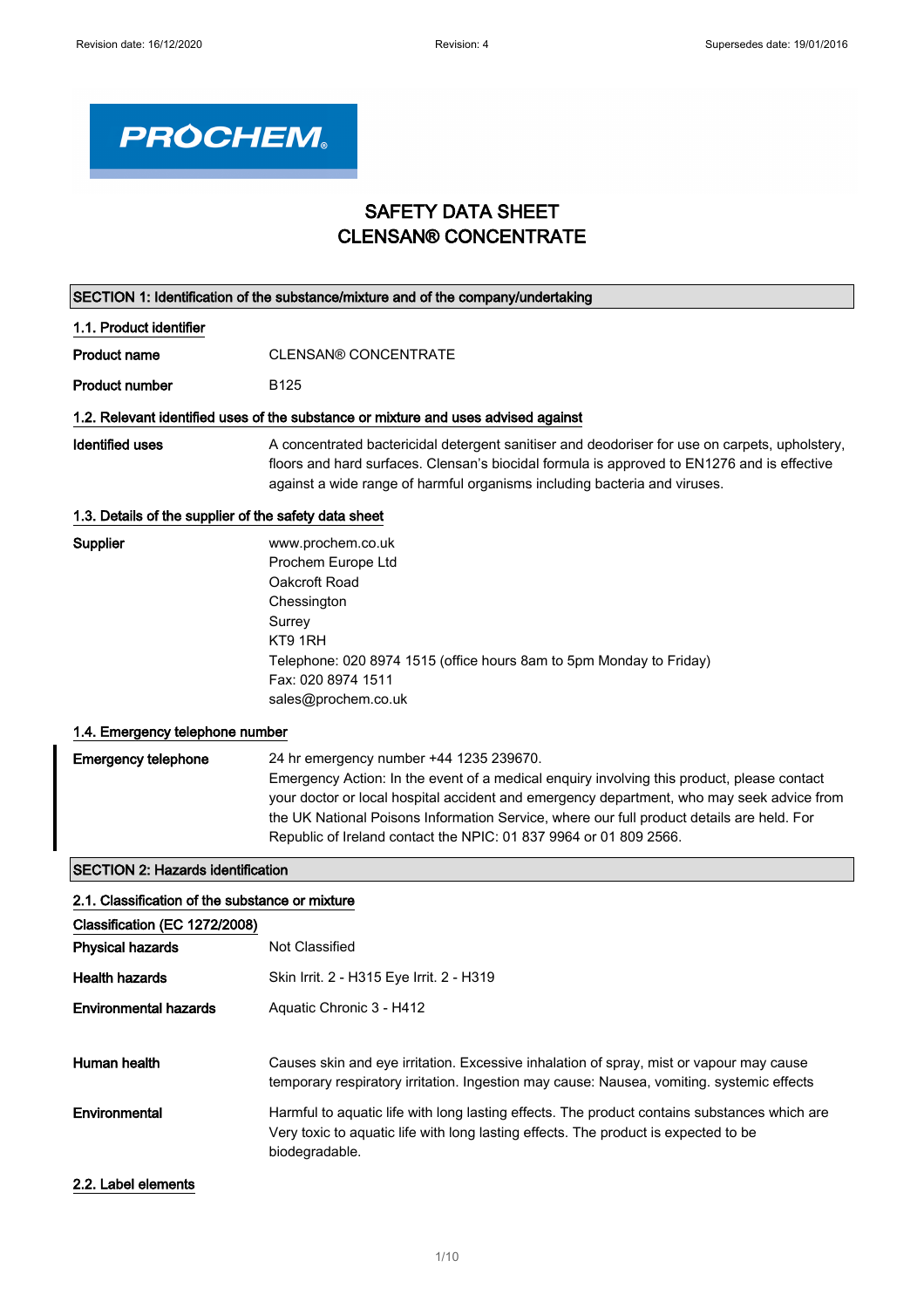#### Hazard pictograms



| Signal word                     | Warning                                                                                                                                                                                                                                                                                                                                                                                                                                                                                                                                                                     |
|---------------------------------|-----------------------------------------------------------------------------------------------------------------------------------------------------------------------------------------------------------------------------------------------------------------------------------------------------------------------------------------------------------------------------------------------------------------------------------------------------------------------------------------------------------------------------------------------------------------------------|
| <b>Hazard statements</b>        | H315 Causes skin irritation.<br>H319 Causes serious eye irritation.<br>H412 Harmful to aquatic life with long lasting effects.                                                                                                                                                                                                                                                                                                                                                                                                                                              |
| <b>Precautionary statements</b> | P102 Keep out of reach of children.<br>P280 Wear protective gloves/ protective clothing/ eye protection/ face protection.<br>P273 Avoid release to the environment.<br>P305+P351+P338 IF IN EYES: Rinse cautiously with water for several minutes. Remove<br>contact lenses, if present and easy to do. Continue rinsing.<br>P337+P313 If eye irritation persists: Get medical advice/attention.<br>P302+P352 IF ON SKIN: Wash with plenty of water.<br>P501 Dispose of contents / container in accordance with local / regional / national /<br>international regulations. |
| Detergent labelling             | < 5% disinfectants, < 5% perfumes, Contains Hexyl cinnamal, Citral, Benzyl benzoate, d-<br>Limonene, Linalool                                                                                                                                                                                                                                                                                                                                                                                                                                                               |

### 2.3. Other hazards

See section 8 for details of exposure limits.

## SECTION 3: Composition/information on ingredients

### 3.2. Mixtures

| Quaternary ammonium compounds, benzyl-C12-16-<br>alkyldimethyl, chlorides                                                                |                          |  |
|------------------------------------------------------------------------------------------------------------------------------------------|--------------------------|--|
| CAS number: 68424-85-1                                                                                                                   | EC number: 270-325-2     |  |
| M factor (Acute) = $10$                                                                                                                  | M factor (Chronic) = $1$ |  |
| Classification<br>Acute Tox. 4 - H302<br>Skin Corr. 1B - H314<br>Eye Dam. 1 - H318<br>Aquatic Acute 1 - H400<br>Aquatic Chronic 1 - H410 |                          |  |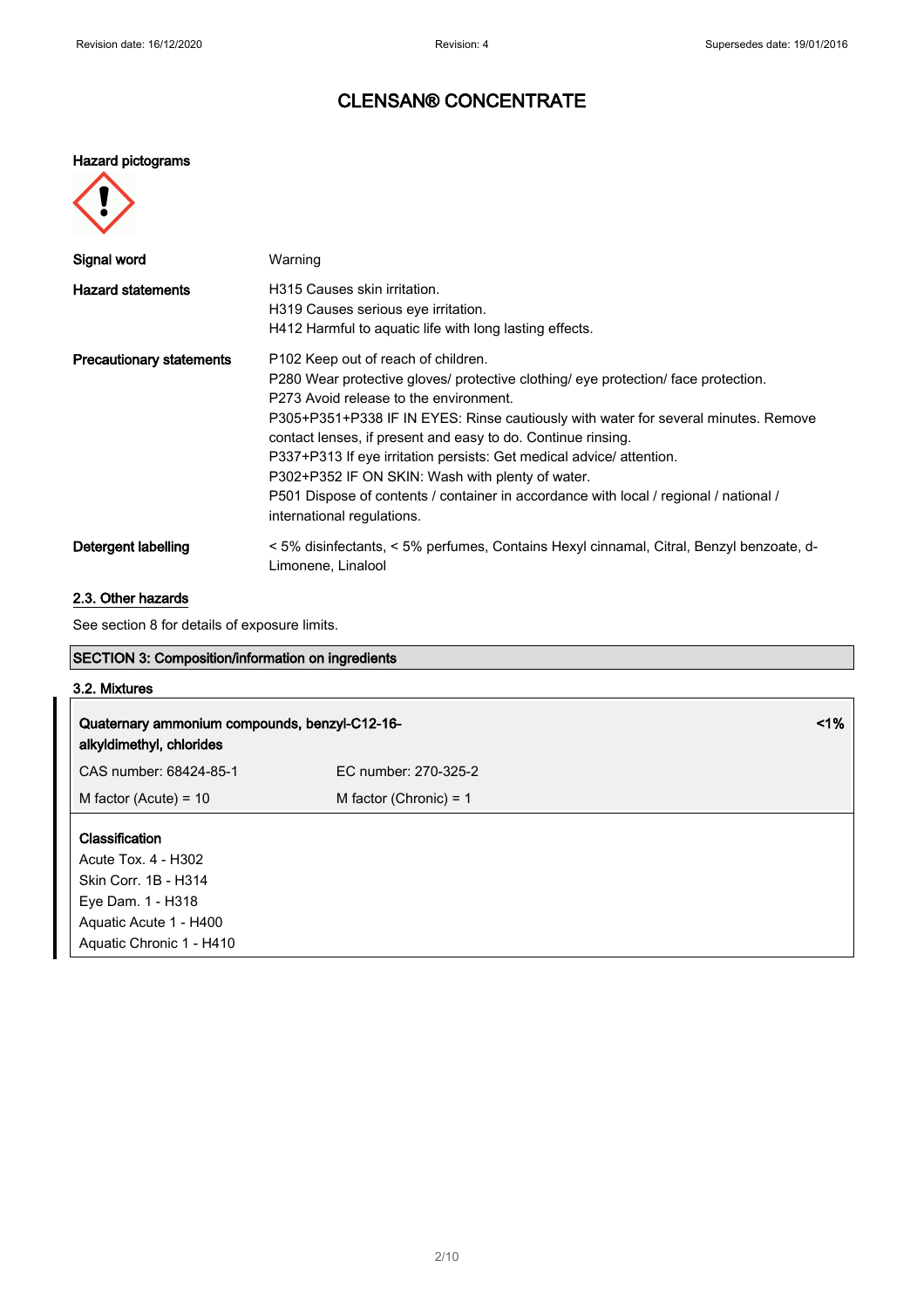| Quaternary ammonium compounds, C12-14-        |                          | 1% |
|-----------------------------------------------|--------------------------|----|
| alkyl[(ethylphenyl)methyl]dimethyl, chlorides |                          |    |
| CAS number: 85409-23-0                        | EC number: 287-090-7     |    |
| M factor (Acute) = $10$                       | M factor (Chronic) = $1$ |    |
| Classification                                |                          |    |
| Acute Tox. 4 - H302                           |                          |    |
| Skin Corr. 1B - H314                          |                          |    |
| Eye Dam. 1 - H318                             |                          |    |
| Aquatic Acute 1 - H400                        |                          |    |
|                                               |                          |    |
| Aquatic Chronic 1 - H410                      |                          |    |
| Didecyldimethylammonium chloride              |                          | 1% |
| CAS number: 7173-51-5                         | EC number: 230-525-2     |    |
| M factor (Acute) = $10$                       | M factor (Chronic) = $1$ |    |
| Classification                                |                          |    |
| Acute Tox. 3 - H301                           |                          |    |
| Skin Corr. 1B - H314                          |                          |    |
| Eye Dam. 1 - H318                             |                          |    |
| Aquatic Acute 1 - H400                        |                          |    |

| <b>SECTION 4: First aid measures</b>                                            |                                                                                                                                                                            |  |  |
|---------------------------------------------------------------------------------|----------------------------------------------------------------------------------------------------------------------------------------------------------------------------|--|--|
| 4.1. Description of first aid measures                                          |                                                                                                                                                                            |  |  |
| Inhalation                                                                      | Move affected person to fresh air and keep warm and at rest in a position comfortable for<br>breathing. Get medical attention if any discomfort continues.                 |  |  |
| Ingestion                                                                       | Do not induce vomiting. Rinse mouth thoroughly with water. Give plenty of water to drink.<br>Never give anything by mouth to an unconscious person. Get medical attention. |  |  |
| <b>Skin contact</b>                                                             | Wash skin thoroughly with soap and water. Get medical attention if any discomfort continues.                                                                               |  |  |
| Eye contact                                                                     | Rinse immediately with plenty of water. Remove any contact lenses and open eyelids wide<br>apart. Continue to rinse for at least 15 minutes. Get medical attention.        |  |  |
|                                                                                 | 4.2. Most important symptoms and effects, both acute and delayed                                                                                                           |  |  |
| Ingestion                                                                       | Ingestion may cause: Nausea, vomiting. irritation systemic effects                                                                                                         |  |  |
| Eye contact                                                                     | The product is irritating to eyes and skin.                                                                                                                                |  |  |
| 4.3. Indication of any immediate medical attention and special treatment needed |                                                                                                                                                                            |  |  |
| Specific treatments                                                             | In the event of contact with eyes or ingestion seek immediate medical help.                                                                                                |  |  |
| <b>SECTION 5: Firefighting measures</b>                                         |                                                                                                                                                                            |  |  |
| 5.1. Extinguishing media                                                        |                                                                                                                                                                            |  |  |

Suitable extinguishing media The product is not flammable. Extinguish with the following media: Water spray, dry powder or carbon dioxide.

### 5.2. Special hazards arising from the substance or mixture

Specific hazards No unusual fire or explosion hazards noted.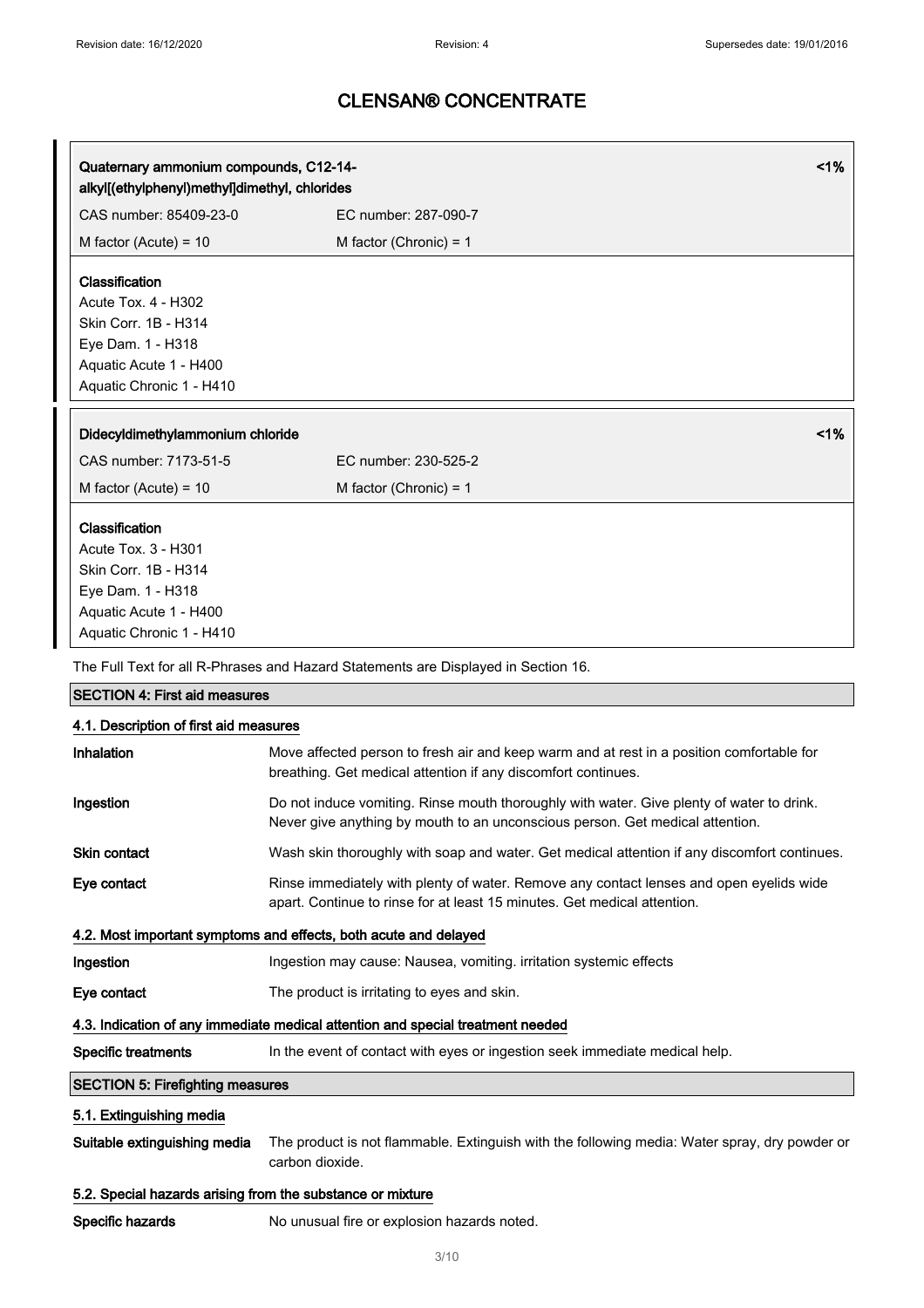| <b>Hazardous combustion</b><br>products                                                                      | Thermal decomposition or combustion products may include the following substances: Oxides<br>of carbon.                                                                                                                                                             |  |  |
|--------------------------------------------------------------------------------------------------------------|---------------------------------------------------------------------------------------------------------------------------------------------------------------------------------------------------------------------------------------------------------------------|--|--|
| 5.3. Advice for firefighters                                                                                 |                                                                                                                                                                                                                                                                     |  |  |
| Special protective equipment<br>for firefighters                                                             | Wear positive-pressure self-contained breathing apparatus (SCBA) and appropriate protective<br>clothing.                                                                                                                                                            |  |  |
| <b>SECTION 6: Accidental release measures</b>                                                                |                                                                                                                                                                                                                                                                     |  |  |
|                                                                                                              | 6.1. Personal precautions, protective equipment and emergency procedures                                                                                                                                                                                            |  |  |
| <b>Personal precautions</b><br>Wear protective clothing as described in Section 8 of this safety data sheet. |                                                                                                                                                                                                                                                                     |  |  |
| 6.2. Environmental precautions                                                                               |                                                                                                                                                                                                                                                                     |  |  |
| <b>Environmental precautions</b>                                                                             | Do not discharge into drains or watercourses or onto the ground.                                                                                                                                                                                                    |  |  |
| 6.3. Methods and material for containment and cleaning up                                                    |                                                                                                                                                                                                                                                                     |  |  |
| Methods for cleaning up                                                                                      | Absorb spillage with non-combustible, absorbent material. Collect and place in suitable waste<br>disposal containers and seal securely. For waste disposal, see Section 13.                                                                                         |  |  |
| 6.4. Reference to other sections                                                                             |                                                                                                                                                                                                                                                                     |  |  |
| Reference to other sections                                                                                  | For personal protection, see Section 8. Collect and dispose of spillage as indicated in Section<br>13.                                                                                                                                                              |  |  |
| <b>SECTION 7: Handling and storage</b>                                                                       |                                                                                                                                                                                                                                                                     |  |  |
| 7.1. Precautions for safe handling                                                                           |                                                                                                                                                                                                                                                                     |  |  |
| <b>Usage precautions</b>                                                                                     | Wear protective clothing as described in Section 8 of this safety data sheet. Avoid inhalation<br>of vapours and spray/mists. Wash hands thoroughly after handling. Wash contaminated<br>clothing before reuse. Do not eat, drink or smoke when using this product. |  |  |
|                                                                                                              | 7.2. Conditions for safe storage, including any incompatibilities                                                                                                                                                                                                   |  |  |
| <b>Storage precautions</b>                                                                                   | Store in closed original container at temperatures between 5°C and 30°C. Keep out of the<br>reach of children.                                                                                                                                                      |  |  |
| 7.3. Specific end use(s)                                                                                     |                                                                                                                                                                                                                                                                     |  |  |
| Specific end use(s)                                                                                          | The identified uses for this product are detailed in Section 1.2.                                                                                                                                                                                                   |  |  |
| <b>SECTION 8: Exposure controls/Personal protection</b>                                                      |                                                                                                                                                                                                                                                                     |  |  |
| 8.1. Control parameters                                                                                      |                                                                                                                                                                                                                                                                     |  |  |
| Ingredient comments                                                                                          | No exposure limits known for ingredient(s).                                                                                                                                                                                                                         |  |  |
| 8.2. Exposure controls                                                                                       |                                                                                                                                                                                                                                                                     |  |  |
| Protective equipment                                                                                         |                                                                                                                                                                                                                                                                     |  |  |
|                                                                                                              |                                                                                                                                                                                                                                                                     |  |  |
| Appropriate engineering<br>controls                                                                          | Provide adequate ventilation.                                                                                                                                                                                                                                       |  |  |
| Eye/face protection                                                                                          | Side shield safety glasses are recommended when handling concentrate or during spray<br>application.                                                                                                                                                                |  |  |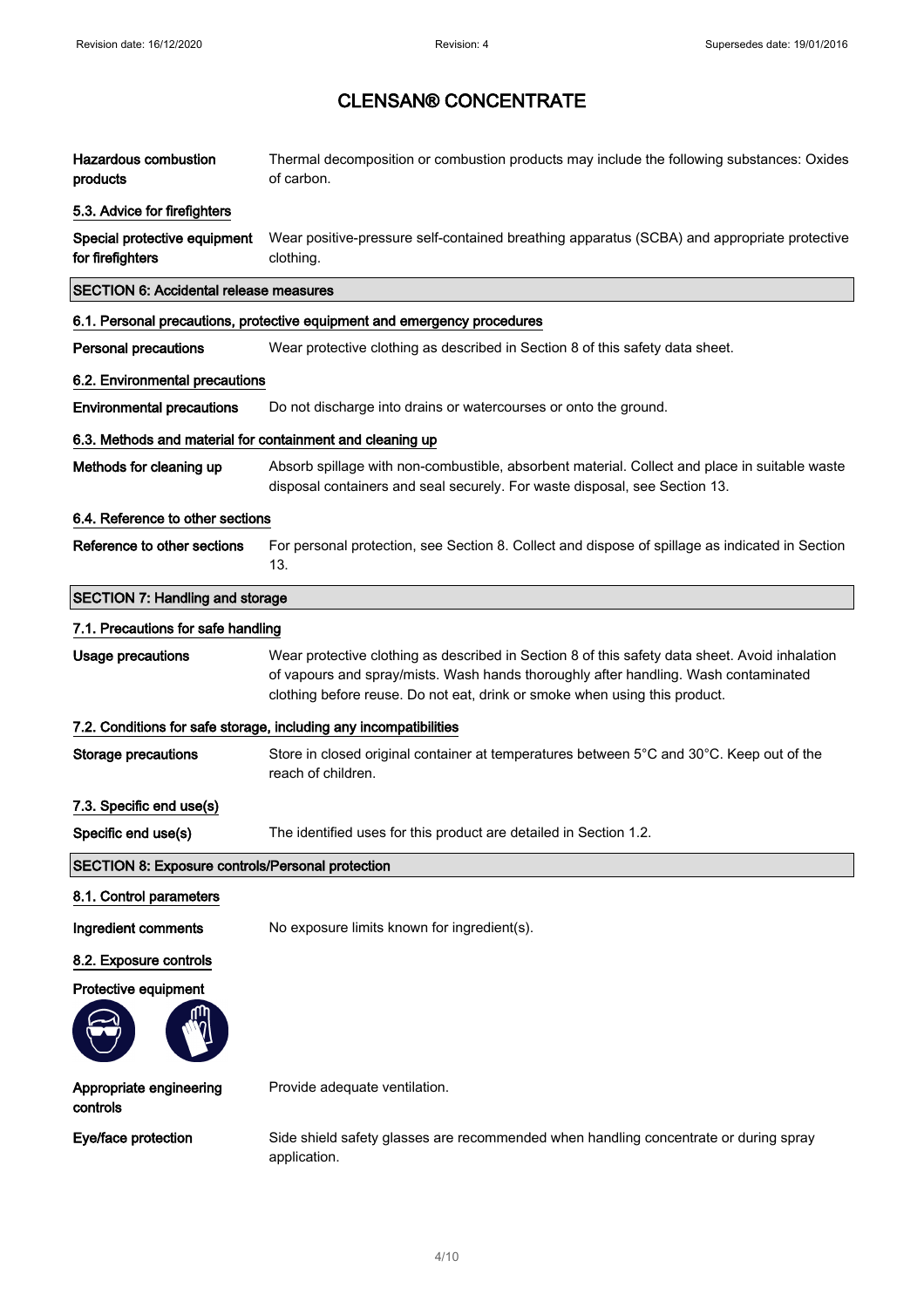| Hand protection               | Wear protective gloves. It is recommended that gloves are made of the following material:<br>Nitrile rubber. Protective gloves should be inspected for wear before use and replaced<br>regularly in accordance with the manufacturers specifications. |
|-------------------------------|-------------------------------------------------------------------------------------------------------------------------------------------------------------------------------------------------------------------------------------------------------|
| Hygiene measures              | Wash hands thoroughly after handling. Wash contaminated clothing before reuse. Do not eat,<br>drink or smoke when using this product.                                                                                                                 |
| <b>Respiratory protection</b> | Not required in normal use. For situations where recommended exposure limits may be<br>exceeded or where there is a risk of inhalation of fine spray mists, a suitable respirator face<br>mask is recommended.                                        |

## SECTION 9: Physical and chemical properties

| 9.1. Information on basic physical and chemical properties |                                                                                                                           |  |  |  |  |
|------------------------------------------------------------|---------------------------------------------------------------------------------------------------------------------------|--|--|--|--|
| Appearance                                                 | Colourless liquid.                                                                                                        |  |  |  |  |
| Odour                                                      | Herbal Lemon.                                                                                                             |  |  |  |  |
| <b>Odour threshold</b>                                     | Not determined.                                                                                                           |  |  |  |  |
| pH                                                         | pH (concentrated solution): 6.5 pH (diluted solution): 7.5                                                                |  |  |  |  |
| Initial boiling point and range                            | 100°C                                                                                                                     |  |  |  |  |
| Flash point                                                | Not applicable.                                                                                                           |  |  |  |  |
| <b>Evaporation rate</b>                                    | Not determined.                                                                                                           |  |  |  |  |
| Upper/lower flammability or<br>explosive limits            | Not applicable.                                                                                                           |  |  |  |  |
| Vapour pressure                                            | Not determined.                                                                                                           |  |  |  |  |
| Vapour density                                             | Not determined.                                                                                                           |  |  |  |  |
| <b>Relative density</b>                                    | 1.0                                                                                                                       |  |  |  |  |
| Solubility(ies)                                            | Soluble in water.                                                                                                         |  |  |  |  |
| <b>Partition coefficient</b>                               | Not determined.                                                                                                           |  |  |  |  |
| <b>Viscosity</b>                                           | Not determined.                                                                                                           |  |  |  |  |
| <b>Explosive properties</b>                                | Not applicable.                                                                                                           |  |  |  |  |
| <b>Oxidising properties</b>                                | Not applicable.                                                                                                           |  |  |  |  |
| 9.2. Other information                                     |                                                                                                                           |  |  |  |  |
| Other information                                          | None known.                                                                                                               |  |  |  |  |
| <b>SECTION 10: Stability and reactivity</b>                |                                                                                                                           |  |  |  |  |
| 10.1. Reactivity                                           |                                                                                                                           |  |  |  |  |
| Reactivity                                                 | There are no known reactivity hazards associated with this product.                                                       |  |  |  |  |
| 10.2. Chemical stability                                   |                                                                                                                           |  |  |  |  |
| <b>Stability</b>                                           | Stable at normal ambient temperatures and when used as recommended. Product is<br>deactivated by anionic cleaning agents. |  |  |  |  |
| 10.3. Possibility of hazardous reactions                   |                                                                                                                           |  |  |  |  |
| Possibility of hazardous<br>reactions                      | Not determined.                                                                                                           |  |  |  |  |
| 10.4. Conditions to avoid                                  |                                                                                                                           |  |  |  |  |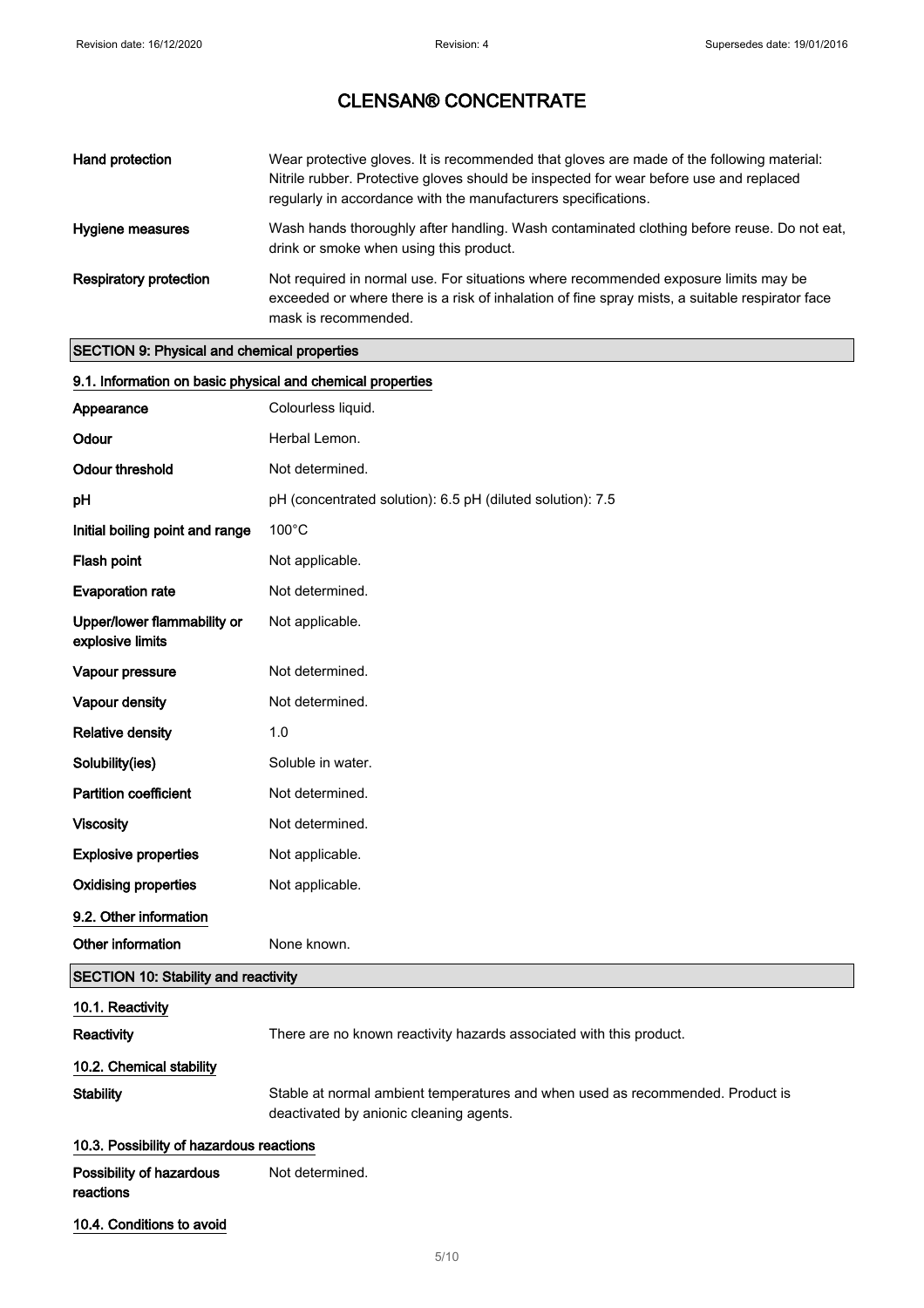| <b>Conditions to avoid</b>                             |                                                                | Store in closed original container at temperatures between 5°C and 30°C. Protect from<br>freezing and direct sunlight. |                                                                                                                                                      |  |  |
|--------------------------------------------------------|----------------------------------------------------------------|------------------------------------------------------------------------------------------------------------------------|------------------------------------------------------------------------------------------------------------------------------------------------------|--|--|
|                                                        | 10.5. Incompatible materials                                   |                                                                                                                        |                                                                                                                                                      |  |  |
| Materials to avoid                                     |                                                                |                                                                                                                        | Strong oxidising agents. anionic surfactants                                                                                                         |  |  |
|                                                        | 10.6. Hazardous decomposition products                         |                                                                                                                        |                                                                                                                                                      |  |  |
| Hazardous decomposition<br>products                    |                                                                | of carbon.                                                                                                             | Thermal decomposition or combustion products may include the following substances: Oxides                                                            |  |  |
|                                                        | <b>SECTION 11: Toxicological information</b>                   |                                                                                                                        |                                                                                                                                                      |  |  |
|                                                        | 11.1. Information on toxicological effects                     |                                                                                                                        |                                                                                                                                                      |  |  |
| <b>Toxicological effects</b>                           |                                                                |                                                                                                                        | Ingestion may cause: Nausea, vomiting. systemic effects Excessive inhalation of spray, mist<br>or vapour may cause temporary respiratory irritation. |  |  |
| Acute toxicity - oral<br>ATE oral (mg/kg)              |                                                                | 29,750.0                                                                                                               |                                                                                                                                                      |  |  |
| Skin corrosion/irritation<br>Skin corrosion/irritation |                                                                |                                                                                                                        | Causes skin irritation.                                                                                                                              |  |  |
|                                                        | Serious eye damage/irritation<br>Serious eye damage/irritation |                                                                                                                        | Causes serious eye irritation.                                                                                                                       |  |  |
| <b>Skin sensitisation</b><br><b>Skin sensitisation</b> |                                                                |                                                                                                                        | Contains Hexyl cinnamal Citral Benzyl benzoate Limonene Linalool                                                                                     |  |  |
| Germ cell mutagenicity<br>Genotoxicity - in vivo       |                                                                |                                                                                                                        | No effects expected based upon current data.                                                                                                         |  |  |
| Carcinogenicity<br>Carcinogenicity                     |                                                                |                                                                                                                        | No effects expected based upon current data.                                                                                                         |  |  |
| Reproductive toxicity                                  |                                                                |                                                                                                                        | Reproductive toxicity - fertility No effects expected based upon current data.                                                                       |  |  |
|                                                        | Toxicological information on ingredients.                      |                                                                                                                        |                                                                                                                                                      |  |  |
|                                                        |                                                                |                                                                                                                        | Quaternary ammonium compounds, benzyl-C12-16-alkyldimethyl, chlorides                                                                                |  |  |
|                                                        | Acute toxicity - oral                                          |                                                                                                                        |                                                                                                                                                      |  |  |
|                                                        | Acute toxicity oral (LD <sub>50</sub><br>mg/kg)                |                                                                                                                        | 344.0                                                                                                                                                |  |  |
|                                                        | <b>Species</b>                                                 |                                                                                                                        | Rat                                                                                                                                                  |  |  |
|                                                        | ATE oral (mg/kg)                                               |                                                                                                                        | 344.0                                                                                                                                                |  |  |
|                                                        | Acute toxicity - dermal                                        |                                                                                                                        |                                                                                                                                                      |  |  |
|                                                        | Acute toxicity dermal (LD <sub>50</sub> 3,340.0<br>mg/kg)      |                                                                                                                        |                                                                                                                                                      |  |  |
|                                                        | <b>Species</b>                                                 |                                                                                                                        | Rabbit                                                                                                                                               |  |  |
|                                                        | ATE dermal (mg/kg)                                             |                                                                                                                        | 3,340.0                                                                                                                                              |  |  |

Quaternary ammonium compounds, C12-14-alkyl[(ethylphenyl)methyl]dimethyl, chlorides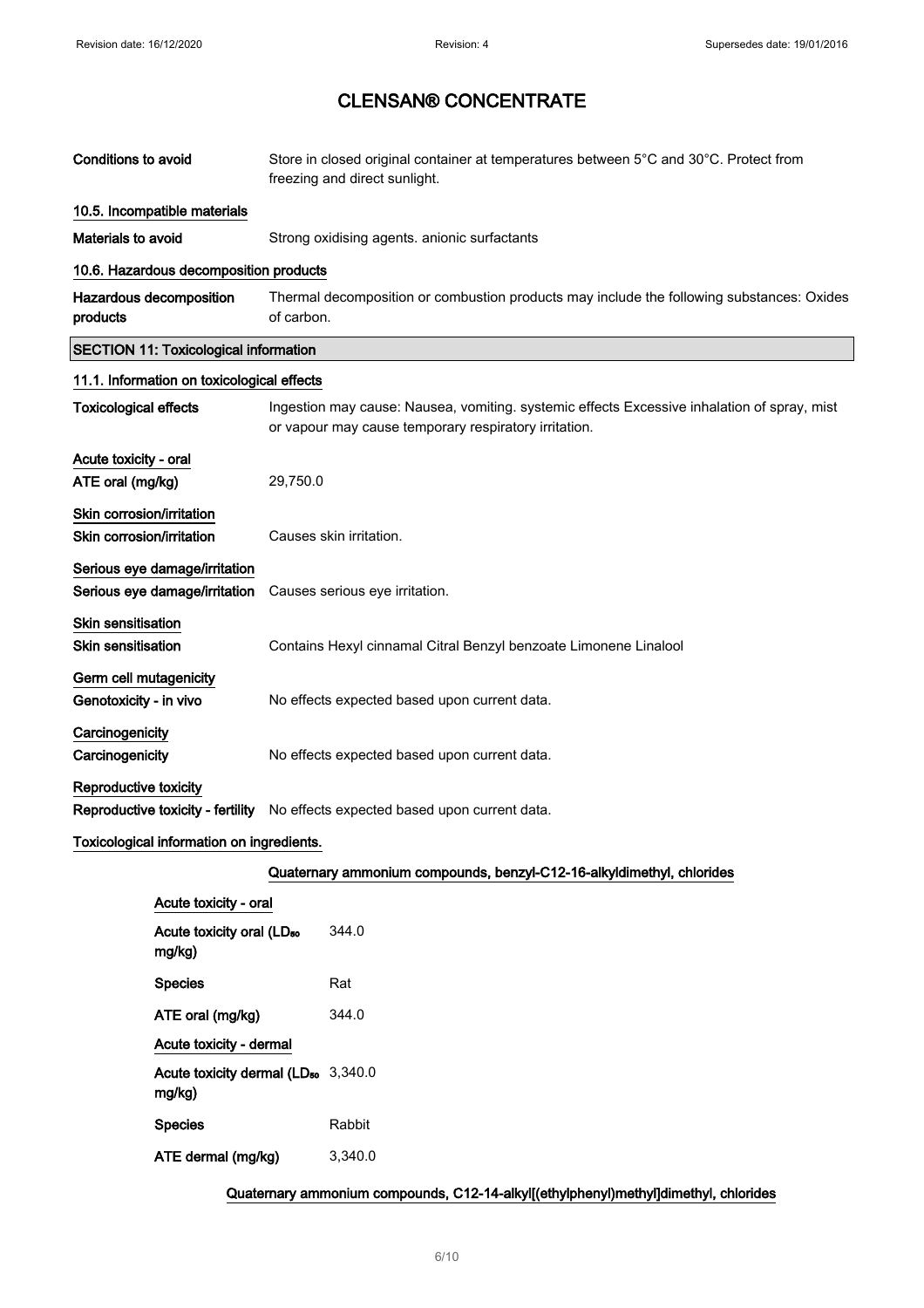| Acute toxicity - dermal                                   |                                  |
|-----------------------------------------------------------|----------------------------------|
| Acute toxicity dermal (LD <sub>50</sub> 3,340.0<br>mg/kg) |                                  |
| <b>Species</b>                                            | Rabbit                           |
|                                                           | Didecyldimethylammonium chloride |
| Acute toxicity - oral                                     |                                  |
| Acute toxicity oral (LD <sub>50</sub><br>mg/kg)           | 238.0                            |
| <b>Species</b>                                            | Rat                              |
| ATE oral (mg/kg)                                          | 238.0                            |
| Acute toxicity - dermal                                   |                                  |
| Acute toxicity dermal (LD <sub>50</sub> 3,342.0<br>mg/kg) |                                  |
| <b>Species</b>                                            | Rabbit                           |
| ATE dermal (mg/kg)                                        | 3,342.0                          |

SECTION 12: Ecological information

### 12.1. Toxicity

Toxicity **Harmful to aquatic life with long lasting effects.** 

#### Ecological information on ingredients.

|                                                                                     | Quaternary ammonium compounds, benzyl-C12-16-alkyldimethyl, chlorides |  |  |  |
|-------------------------------------------------------------------------------------|-----------------------------------------------------------------------|--|--|--|
| Acute aquatic toxicity                                                              |                                                                       |  |  |  |
| $LE(C)$ <sub>50</sub>                                                               | $0.01 < L(E)C50 \le 0.1$                                              |  |  |  |
| M factor (Acute)                                                                    | 10                                                                    |  |  |  |
| Acute toxicity - fish                                                               | LC50, 96 hours: 0.28 mg/l, Pimephales promelas (Fat-head Minnow)      |  |  |  |
| Acute toxicity - aquatic<br>invertebrates                                           | EC <sub>50</sub> , 48 hours: 0.016 mg/l, Daphnia magna                |  |  |  |
| Acute toxicity - aquatic<br>plants                                                  | EC <sub>50</sub> , 72 hours: 0.049 mg/l, Scenedesmus subspicatus      |  |  |  |
| Chronic aquatic toxicity                                                            |                                                                       |  |  |  |
| <b>NOEC</b>                                                                         | $0.001 < NOEC \leq 0.01$                                              |  |  |  |
| <b>Degradability</b>                                                                | Rapidly degradable                                                    |  |  |  |
| M factor (Chronic)                                                                  | 1                                                                     |  |  |  |
| Quaternary ammonium compounds, C12-14-alkyl[(ethylphenyl)methyl]dimethyl, chlorides |                                                                       |  |  |  |
| Acute aquatic toxicity                                                              |                                                                       |  |  |  |
| $LE(C)$ <sub>50</sub>                                                               | $0.01 < L(E)C50 \le 0.1$                                              |  |  |  |
| M factor (Acute)                                                                    | 10                                                                    |  |  |  |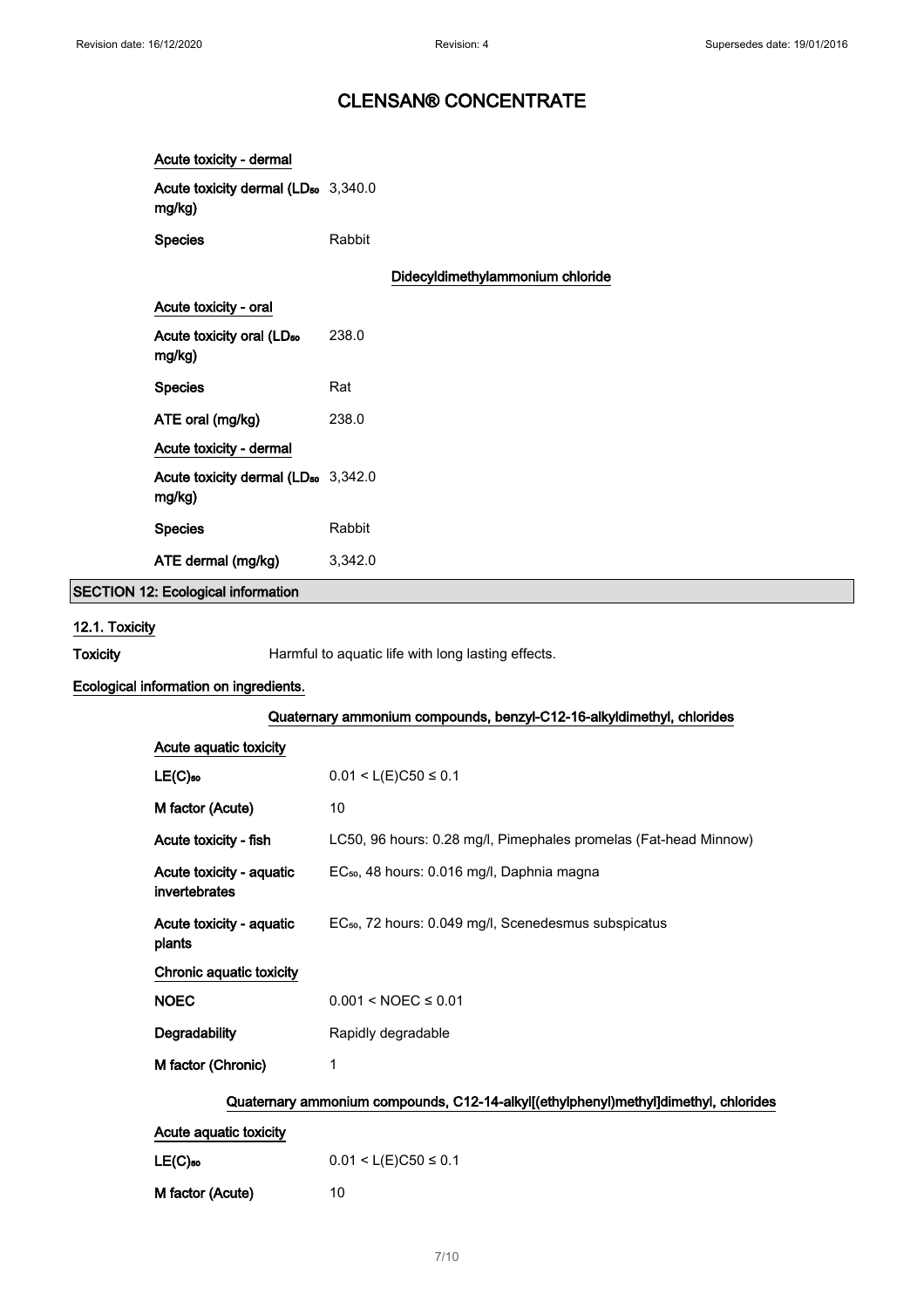|                              | Acute toxicity - fish                       |                 | LC50, 96 hours: 0.28 mg/l, Pimephales promelas (Fat-head Minnow)                                                                                                                                                                                                                                                                                                                                                        |
|------------------------------|---------------------------------------------|-----------------|-------------------------------------------------------------------------------------------------------------------------------------------------------------------------------------------------------------------------------------------------------------------------------------------------------------------------------------------------------------------------------------------------------------------------|
|                              | Acute toxicity - aquatic<br>invertebrates   |                 | EC <sub>50</sub> , 48 hours: 0.016 mg/l, Daphnia magna                                                                                                                                                                                                                                                                                                                                                                  |
|                              | Acute toxicity - aquatic<br>plants          |                 | EC <sub>50</sub> , 72 hours: 0.049 mg/l, Scenedesmus subspicatus                                                                                                                                                                                                                                                                                                                                                        |
|                              | Chronic aquatic toxicity                    |                 |                                                                                                                                                                                                                                                                                                                                                                                                                         |
|                              | M factor (Chronic)                          |                 | 1                                                                                                                                                                                                                                                                                                                                                                                                                       |
|                              |                                             |                 | Didecyldimethylammonium chloride                                                                                                                                                                                                                                                                                                                                                                                        |
|                              | Acute aquatic toxicity                      |                 |                                                                                                                                                                                                                                                                                                                                                                                                                         |
|                              | $LE(C)$ <sub>50</sub>                       |                 | $0.01 < L(E)C50 \le 0.1$                                                                                                                                                                                                                                                                                                                                                                                                |
|                              | M factor (Acute)                            |                 | 10                                                                                                                                                                                                                                                                                                                                                                                                                      |
|                              | Acute toxicity - fish                       |                 | LC50, 96 hours: 0.19 mg/l, Pimephales promelas (Fat-head Minnow)                                                                                                                                                                                                                                                                                                                                                        |
|                              | Acute toxicity - aquatic<br>invertebrates   |                 | EC <sub>50</sub> , 48 hours: 0.062 mg/l, Daphnia magna                                                                                                                                                                                                                                                                                                                                                                  |
|                              | Acute toxicity - aquatic<br>plants          |                 | EC <sub>50</sub> , 96 hours: 0.026 mg/l, Selenastrum capricornutum                                                                                                                                                                                                                                                                                                                                                      |
|                              | Chronic aquatic toxicity                    |                 |                                                                                                                                                                                                                                                                                                                                                                                                                         |
|                              | M factor (Chronic)                          |                 | 1                                                                                                                                                                                                                                                                                                                                                                                                                       |
|                              | life stage                                  |                 | Chronic toxicity - fish early NOEC, 34 days: 0.032 mg/l, Brachydanio rerio (Zebra Fish)                                                                                                                                                                                                                                                                                                                                 |
|                              | Chronic toxicity - aquatic<br>invertebrates |                 | NOEC, 21 days: 0.01 mg/l, Daphnia magna                                                                                                                                                                                                                                                                                                                                                                                 |
|                              | 12.2. Persistence and degradability         |                 |                                                                                                                                                                                                                                                                                                                                                                                                                         |
|                              |                                             |                 | Persistence and degradability The surfactant(s) contained in this product complies(comply) with the biodegradability criteria<br>as laid down in Regulation (EC) No. 648/2004 on detergents. Data to support this assertion<br>are held at the disposal of the competent authorities of the Member States and will be made<br>available to them at their direct request, or at the request of a detergent manufacturer. |
|                              | 12.3. Bioaccumulative potential             |                 |                                                                                                                                                                                                                                                                                                                                                                                                                         |
|                              | <b>Bioaccumulative potential</b>            |                 | The product does not contain any substances expected to be bioaccumulating.                                                                                                                                                                                                                                                                                                                                             |
| <b>Partition coefficient</b> |                                             | Not determined. |                                                                                                                                                                                                                                                                                                                                                                                                                         |
| 12.4. Mobility in soil       |                                             |                 |                                                                                                                                                                                                                                                                                                                                                                                                                         |
| <b>Mobility</b>              |                                             |                 | The product is soluble in water.                                                                                                                                                                                                                                                                                                                                                                                        |
|                              | 12.5. Results of PBT and vPvB assessment    |                 |                                                                                                                                                                                                                                                                                                                                                                                                                         |
| assessment                   | Results of PBT and vPvB                     |                 | This product does not contain any substances classified as PBT or vPvB.                                                                                                                                                                                                                                                                                                                                                 |
|                              | 12.6. Other adverse effects                 |                 |                                                                                                                                                                                                                                                                                                                                                                                                                         |
| Other adverse effects        |                                             | None known.     |                                                                                                                                                                                                                                                                                                                                                                                                                         |
|                              | <b>SECTION 13: Disposal considerations</b>  |                 |                                                                                                                                                                                                                                                                                                                                                                                                                         |

#### 13.1. Waste treatment methods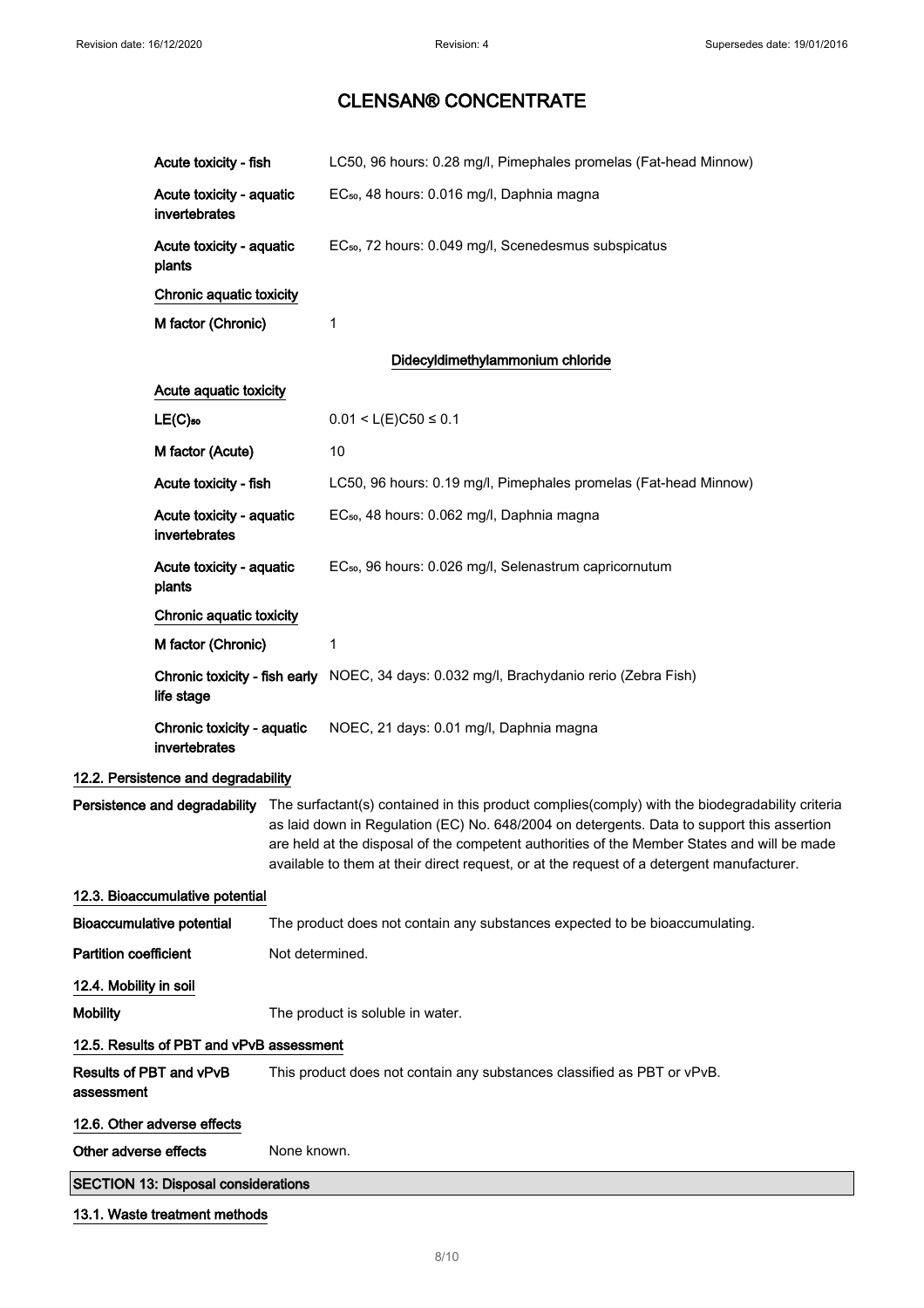Disposal methods Dispose of waste to licensed waste disposal site in accordance with the requirements of the local Waste Disposal Authority. Empty containers should be rinsed with water then crushed and disposed of at legal waste disposal site.

### SECTION 14: Transport information

### 14.1. UN number

Not classified for transportation.

#### 14.2. UN proper shipping name

None.

14.3. Transport hazard class(es)

ADR/RID class

**IMDG class** 

#### 14.4. Packing group

None.

#### 14.5. Environmental hazards

Environmentally hazardous substance/marine pollutant No.

#### 14.6. Special precautions for user

None.

#### 14.7. Transport in bulk according to Annex II of MARPOL and the IBC Code

Transport in bulk according to Not applicable. Annex II of MARPOL 73/78 and the IBC Code

#### SECTION 15: Regulatory information

| 15.1. Safety, health and environmental regulations/legislation specific for the substance or mixture |                                                                                                                                                                                                                                                                                                                                                                                                            |  |
|------------------------------------------------------------------------------------------------------|------------------------------------------------------------------------------------------------------------------------------------------------------------------------------------------------------------------------------------------------------------------------------------------------------------------------------------------------------------------------------------------------------------|--|
| <b>National regulations</b>                                                                          | REACH Regulation UK SI 2019/758, as amended, and UK SI 2020/1577.<br>GB-CLP Regulation, UK SI 2019/720 and UK SI 2020/1567.<br>Detergents (Amendment) (EU Exit) Regulations UK SI 2020/1617.<br>The Control of Substances Hazardous to Health Regulations 2002 (SI 2002 No. 2677) (as<br>amended).                                                                                                         |  |
| EU legislation                                                                                       | Regulation (EC) No 1907/2006 of the European Parliament and of the Council of 18<br>December 2006 concerning the Registration, Evaluation, Authorisation and Restriction of<br>Chemicals (REACH) (as amended).<br>Regulation (EC) No 1272/2008 of the European Parliament and of the Council of 16<br>December 2008 on classification, labelling and packaging of substances and mixtures (as<br>amended). |  |

#### 15.2. Chemical safety assessment

No chemical safety assessment has been carried out.

| <b>SECTION 16: Other information</b> |                         |  |  |
|--------------------------------------|-------------------------|--|--|
| General information                  | Telephone 020 8974 1515 |  |  |

Revision comments NOTE: Lines within the margin indicate significant changes from the previous revision.